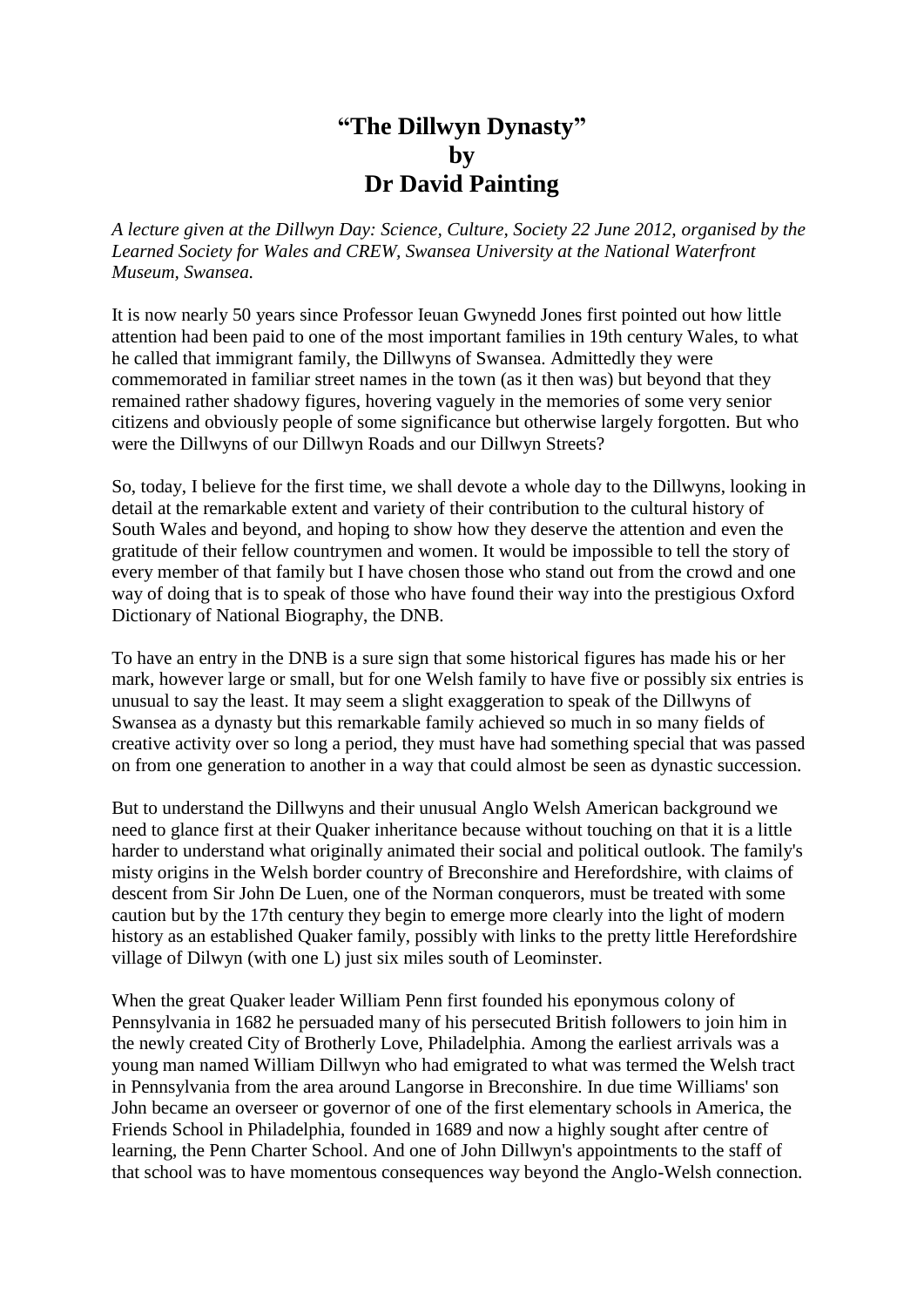In the 1740s John decided to send his own son, another William Dillwyn, to the Friends School where he was taught by a man still virtually unknown in this country called Anthony Benezet, the son of French Huguenots who had fled persecution originally to London, where they converted to Quakerism, and then to Philadelphia. Benezet is now generally acknowledged in the United States as the founding father of the great campaign for the abolition of the Atlantic slave trade, and the young William Dillwyn became first his pupil and then his devoted disciple and missionary.

Benezet (whose wife incidentally was the granddaughter of the prominent Welsh-American Quaker physician Dr Griffith Owen who hailed from Dolgellau) Benezet sent Dillwyn across the Atlantic several times to establish close links with the growing movement for abolition in the United Kingdom. They realised that if they could gain support of the British parliament it might be possible to pass legislation that would strip off the cloak of legality that had enabled the slave trade to operate over the previous 200 years. Acting as Benezet's emissary William Dillwyn contacted a wide range of influential figures such as Queen Charlotte and John Wesley and urged on them the moral necessity of ending the brutal traffic in human beings. And as an Anglo-American he was uniquely qualified to co-ordinate the abolitionist movement on both sides of the Atlantic and counter the fierce opposition of the slave owning lobby led by the Duke of Clarence, later William IV.

It was Dillwyn who first convinced his fellow Quakers in London that the one man who could galvanise the abolitionist movement into radical action was the young (non-practising) Anglican clergyman Thomas Clarkson, a tireless organiser and propagandist who, with the parliamentary support of William Wilberforce, eventually brought one of the most powerful public relations campaigns in history to a successful conclusion with the formal abolition of the slave trade in 1807. It gave Dillwyn particular satisfaction as an Anglo-American to see that the acts abolishing the trade were passed almost simultaneously in the US Congress and the British Parliament. But because Clarkson and Wilberforce have rightly received the lion's share of the credit for that stupendous achievement, the crucial role played by William Dillywn, generously acknowledged by Clarkson himself, has tended to be overlooked. In the recent words of David Brion Davis, the doyen of antislavery historians, it is now time to do justice to the man he calls "this monumental pioneer who made an enormous contribution to the abolitionist cause."

But in between his early commitment to Anthony Benezet and the successful culmination of his transatlantic campaign in 1807, William Dillwyn's story takes us in another very different direction, much closer to us here in Swansea. Back in his home town of Burlington, New Jersey, in 1777 he had found himself in a dilemma. The American colonists had revolted and the Declaration of Independence had been proclaimed a year earlier almost on his doorstep in Philadelphia, just a few miles away across the Delaware river. As a Quaker pacifist he could not obey the rebel call to arms against the British government even though he had always considered himself a patriotic American, but perhaps more importantly he had become engaged to a young woman in London named Sally Weston while on one of his campaigning trips to the United Kingdom in 1774. He solved his dilemma by selling up his business in Burlington and asking Gen. George Washington to grant him a passport to travel safely through the British and American armies so that he could embark from New York, sail to London and marry his beloved Sally Weston. He was never to resume his American citizenship even though he maintained many of the ties with his native country which proved invaluable in his efforts to unite abolitionists on both sides of the Atlantic.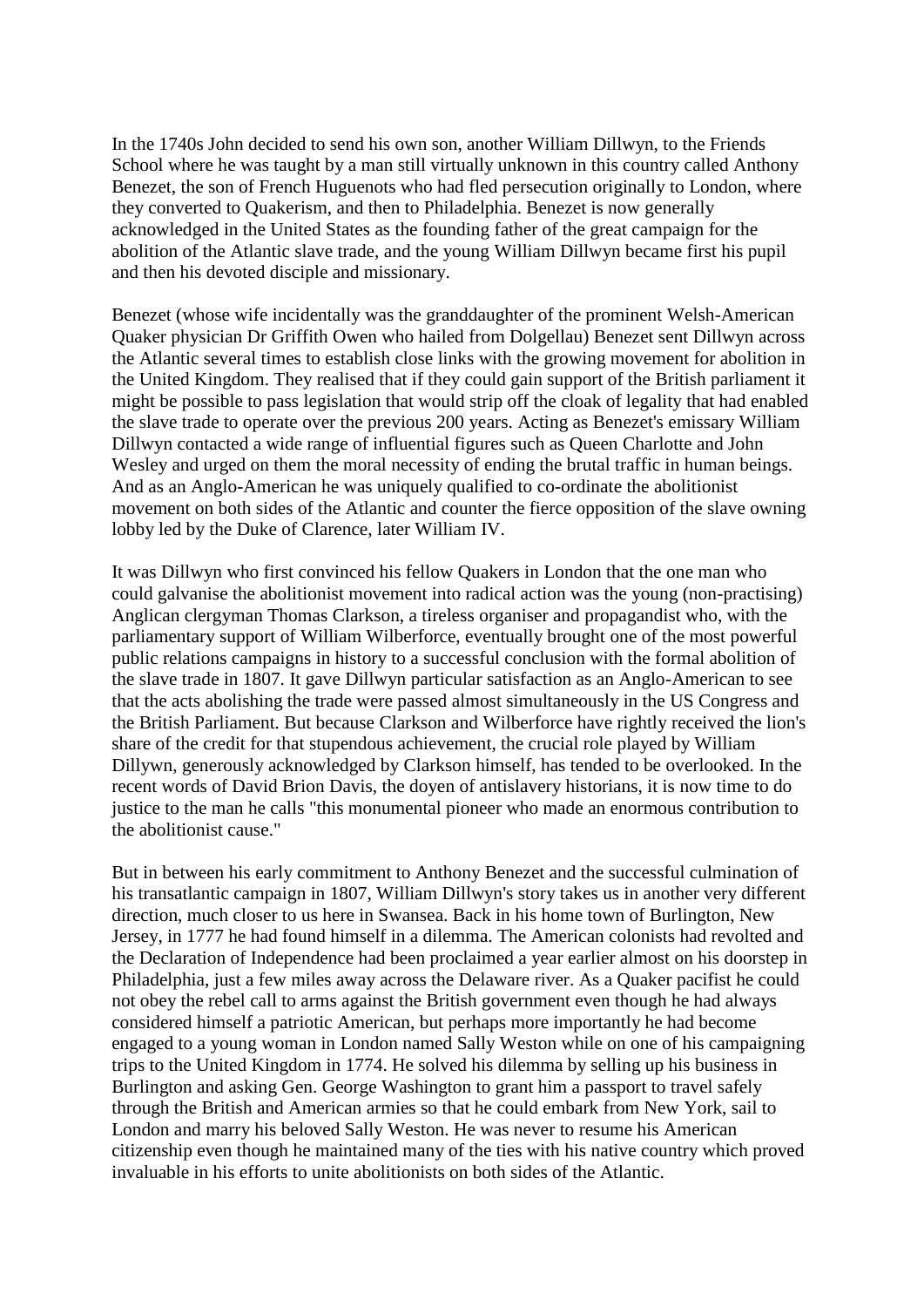After his marriage to sally Weston in 1777 William set up a prosperous Walthamstow business as a cooper in partnership with his father in law, still vigorously engaged in his antislavery activities but as yet having no particular connection with South Wales other than some Welsh cousins in Pembrokeshire. However, after leaving America for the last time and on his way to London, he had called in to visit some Quaker friends in Swansea and in that short stay had also visited the well known Swansea Pottery and, being shrewd, far sighted entrepreneur, had seen its future possibilities. Twenty years later in 1802 he established his eldest son Lewis Weston Dillwyn as owner of what had by then become the Cambrian Pottery and in doing so also established the Dillwyn dynasty in Swansea for the next 150 years.

Lewis Weston Dillwyn was a very different character from his father and part of the reason lay in their religious affiliation. For the Dillwyn family the memorable year 1807 witnessed not only the abolition of the slave trade but also a fundamental change in their religion because, when Lewis "married out" in that same year, he was automatically disowned by the Society of Friends and from that time onwards the Quaker heritage was only a historical memory. However, this spiritual loss was mitigated by a very considerable material gain in so far as Lewis's bride Mary Adams was the illegitimate daughter and heiress of Col. John Llewellyn of Penllergare, just outside Swansea, who owned large and profitable estates throughout three counties. From that point on the Dillwyns would be among the most influential families in South Wales both socially and politically.

Lewis Weston Dillwyn was a tough, pugnacious industrialist and landowner, dedicated to ensuring a sound inheritage for his son and heir John for whom he acted as trustee of the Penllergare estates until he came of age in 1831. He was also a talented botanist who published several important scientific studies, in addition to producing many fine, artistically pleasing examples of pottery and porcelain from his Cambrian Pottery which cleverly incorporated in the designs some of the botanical specimens in his own collection. He also briefly engage in national politics when he entered the House of Commons as a Whig MP for the county of Glamorgan at the height of the great Reform crisis of 1832 but was far too attached to his local interests to stay for long in Westminster. His field of activity was Swansea and South Wales and from his home at Sketty Hall he became a major rival to other powerful figures like the Vivians of Singleton and the Talbots of Margam. But though they were far richer in terms of material wealth their cultural impact would turn out to be much less significant than that of the Dillwyns, as we shall see.

What Lewis Weston Dillwyn sought to create at his home, first at Penllergare and later at Sketty Hall was a cultural climate in which all his children, boys and girls, could flourish, where they enjoyed ready access to new ideas and to what we would call today new technology and could pursue their scientific and artistic interests without limitations of time and expense. Not content with providing them with financial security he invested much of his own time and energy in garnering for his family all the latest ideas that currently exercised the minds of some of the most distinguished scientists of the day.

In his regular visits to London as a young man who was already a Fellow of the Royal Society, he had mixed freely with men like Humphry Davy, Michael Faraday, David Brewster and especially his friend William Wollaston who had for many years held the key positions of secretary and president of the Royal Society, and is still regarded today as one of the foremost chemists and physicists of the age. How many other families in Wales at this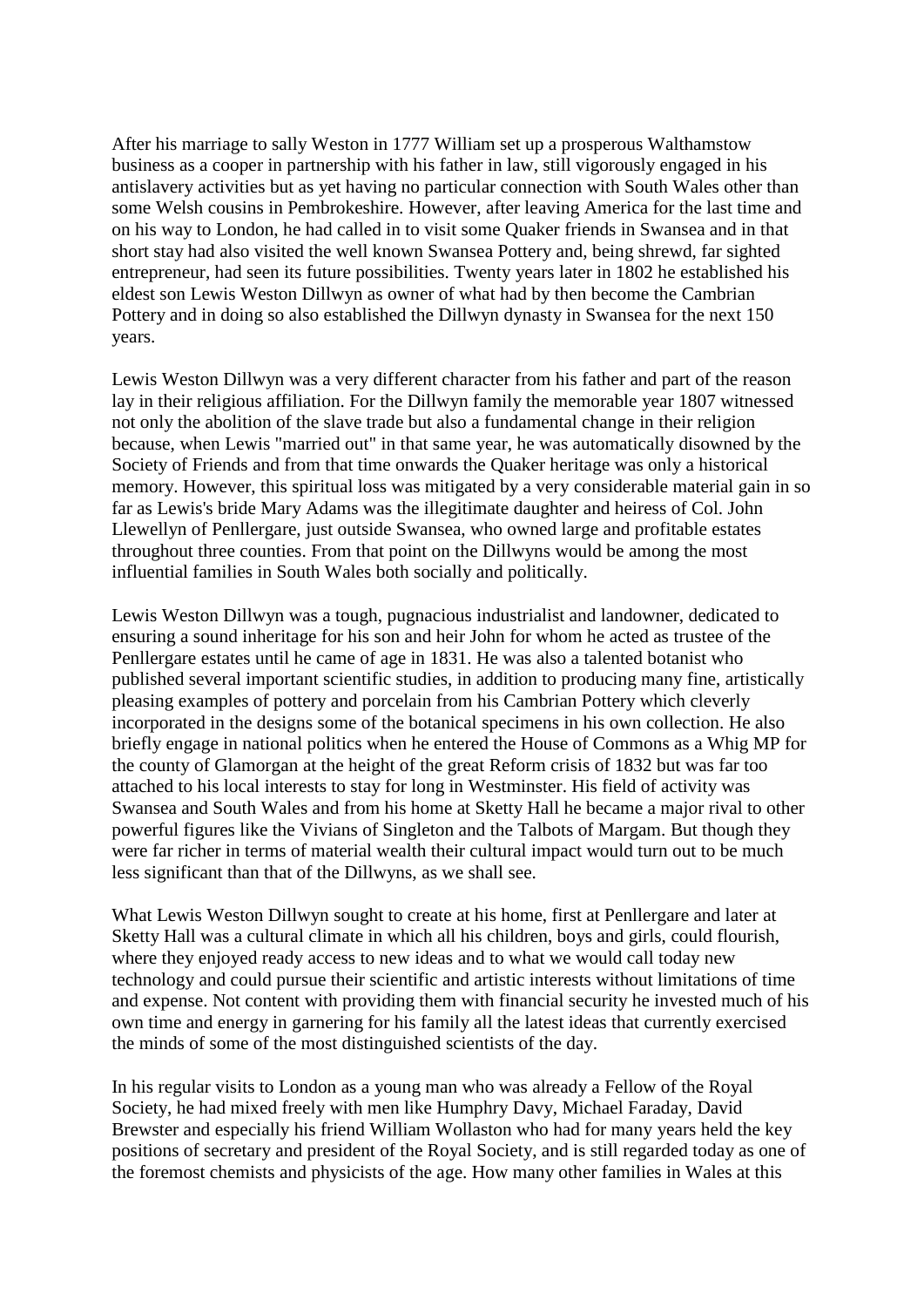time could boast of such invaluable contacts and how many of them could hand on such a wealth of talent to so many generations of the same family? The children of Penllergare were privileged in many more ways than one and it is hardly surprising that they achieved outstanding distinction in several fields of intellectual activity, both in the arts and sciences.

There is no better example of Lewis Weston Dillwyn's importance in the story of the Dillwyns than his hosting of the 1848 meeting of the British Association for the Advancement of Science.

His friend and colleague at the newly founded Royal Institution of South Wales, William Grove, had used his growing influence with the Association in London to persuade them to hold their annual meeting away from the major centres of population in England and to come to Swansea. At a time when the rapidly expanding railway network had not yet reached Swansea, Grove induced a small army of scientists to undertake the long and arduous journey, first by rail to Bristol and then by steamer to a region they must have regarded as almost unknown territory. When those 800 hardy souls finally arrived in Swansea they were greeted by a host many of them already knew well, and Lewis Weston Dillwyn was proud to show them what Swansea had to offer, including visits to his son John to witness his electrically controlled boats on his lake at Penllergare and his work with underwater cables at the Mumbles which was impressive enough to be reported in the London press. No longer could Swansea be dismissed as a cultural desert hundreds of miles off the beaten track. The Dillwyns, father and son, had put Wales on the scientific map for the first time and there to back them up were several local luminaries like William Grove, William Logan and John Gwyn Jeffreys, all of whom were founder members of the Royal Institution back in 1835 and all of whom went on to become preeminent in their own fields of research.

And in fact we can hardly discuss the Dillwyns without highlighting their long association with the Royal Institution of South Wales. From Lewis Weston Dillwyn's first presidency in 1835 right up to the 20th century there was always a Dillwyn in evidence, either as president, curator or speaker to take the lead in scientific discussion and debate. Nor were they alone in their commitment to the RISW; from its inception it attracted local men (and they were largely men) who were closely involved in reflecting all the latest theories of the day. It would be true to say that during the early and mid Victorian period these dedicated amateurs invested this region of South Wales with a significance out of all proportion to its population and its geographical isolation. Without its Royal Institution the town of Swansea would still have become an industrial phenomenon but would have remained a cultural and scientific backwater. And at the very heart of that Institution was the Dillwyn family, especially Lewis Weston Dillwyn and his sons John and Lewis, all of them with a totally disinterested commitment to the arts and sciences.

It would be quite easy to see the Dillwyns as if they existed in a romantic Welsh bubble in Swansea, oblivious of the ignorance and poverty that surrounded them, blithely unaware of their isolation from the principal centres of learning and happy to indulge their private interests from their position of privilege as "gentleman scientists", rather as we speak loftily of "gentleman farmers". But all the evidence points to their being very much aware of the world beyond their immediate horizons. Because of their high social status they could tap into much of the information that was available to their contemporaries in Oxbridge and London. Remember: this was a period of intellectual ferment: Darwin and his Neath connected ally Alfred Russell Wallace were turning the world down with their theories of natural selection; Tennyson was agonising over religious doubt in his great poem In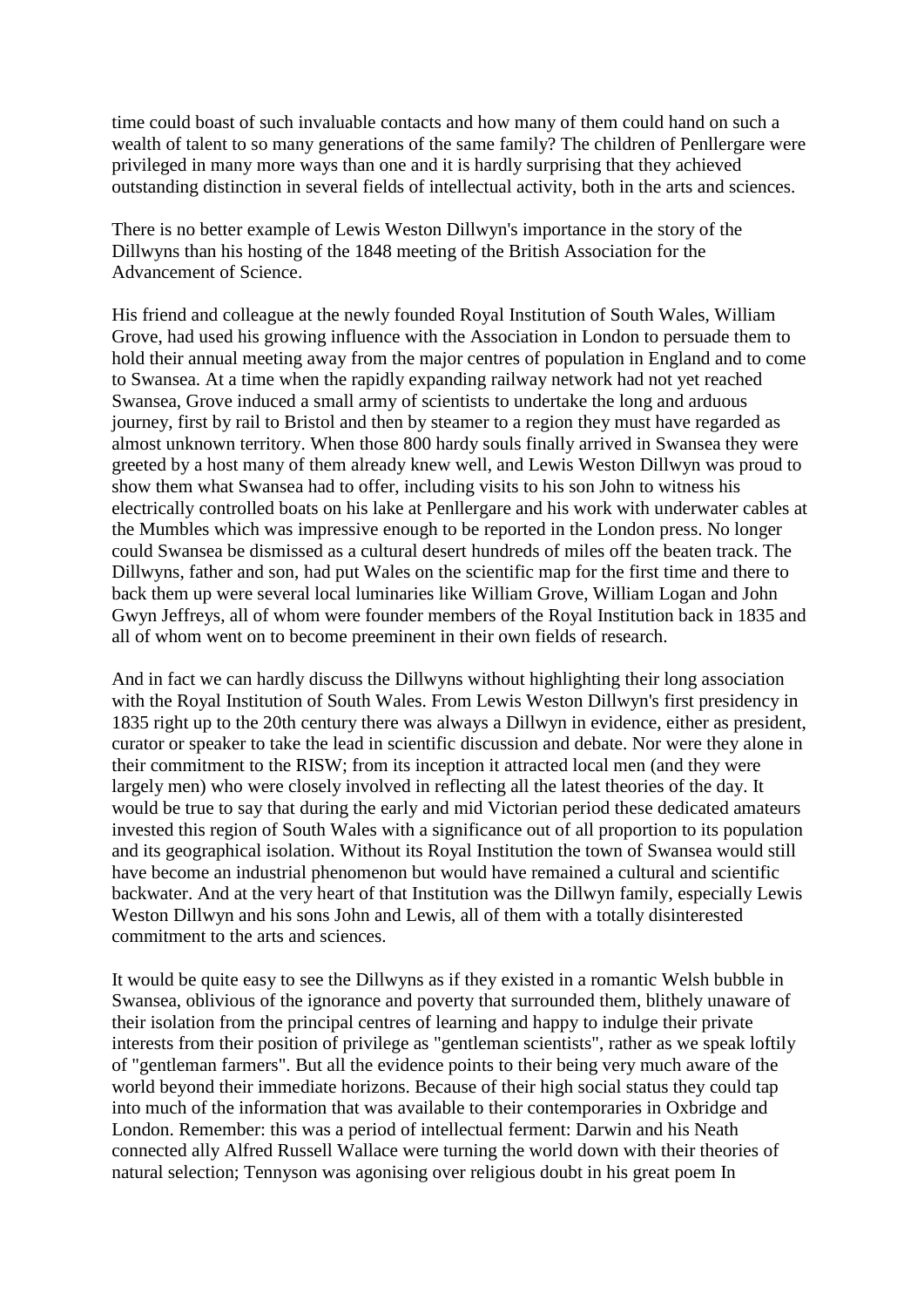Memoriam; Marx was gloomily undermining capitalism at his desk in the British Museum; pure science was advancing steadily, led by the Royal Society, Faraday's Royal Institution and the British Association for the Advancement of Science.

And down in Swansea the Dillwyns and their gentlemen friends were busily working away in that other Royal Institution , making sure that knowledge of scientific advances trickled down even to the furthest reaches of the land. They were committed to spreading enlightenment beyond the exclusive circle to which they belonged. They set up literary and scientific societies that existed within the Museum which the RISW created; they had open days in which hundreds of ordinary people were invited to come along and see what the Museum had to offer and they kept admission prices to a minimum to enable as many people as possible to attend.

It may seem rather patronising today but there was a hunger for education and improvement and they were keen to satisfy it, within the limits of their social preconceptions.

But at the domestic level, Lewis Weston Dillwyn like many other landed gentry recognised the social advantage of uniting with neighbouring influential families and, when his son John came of age in 1831 and took his maternal grandfather's surname of Llewelyn in order to inherit the Penllergare estates, an alliance with one of the immensely rich Talbots of Margam and Penrice seemed like a marriage made in heaven. And John's bride, Emma Thomasina Talbot, was not only eminently eligible in her own right she was also, and more interestingly from our point of view, a first cousin of another even more significant figure, Henry Fox Talbot of Lacock Abbey in Wiltshire.

When Fox Talbot announced his epoch making discovery of photography in 1839, John and Emma Llewelyn became ardently keen practitioners of the new art and science of "sun pictures" and were soon turning out work that often equalled that of Emma's famous cousin. Some of John's images have been described as among the most accomplished examples of early photograph and they were often the result of working partnership between John and Emma which placed them on a footing of quality rare in the 1850s. We in the Royal Institution of South Wales were able to prove John's skill when some years ago the distinguished art historian Sir Ernst Gombrich wanted to show the Royal Society in London how difficult it was to illustrate the movement of waves across the sea and we produce a haunting image of a boy fishing in Gower's Brandy Cove at twilight. John's unmarried sister Mary was also capable of producing images at her home in Sketty Hall that have a delicacy and even a subtle sense of humour that sometimes eluded her brother and sister in law.

Nor was photography John Dillwyn Llewelyn's only achievement. Like his father he was deeply committed to scientific research and we have already alluded to his work on electric boats and underwater cables, but hes was also a skilled astronomer, building what could well be the first private observatory in Wales, which still stands in the grounds of Penllergare and is now being restored by the Penllergare Trust and other funders. It is altogether too fanciful to speak of Llewelyn's home as almost a research laboratory? I don't believe it is. While many of his peers were spending much of their abundant leisure hunting, shooting and fishing, John Dillwyn Llewelyn was always innovating, learning new skills, so it comes as no surprise to find that his eldest daughter Thereza shared his enthusiasm for scientific discovery and went on to marry a brilliant young Oxford mineralogist named Nevil Story Maskelyne (grandson of the Astronomer Royal) with whom she collaborated on some of the earliest examples of astronomical photography. Again and again we find these fruitful, equal partnerships between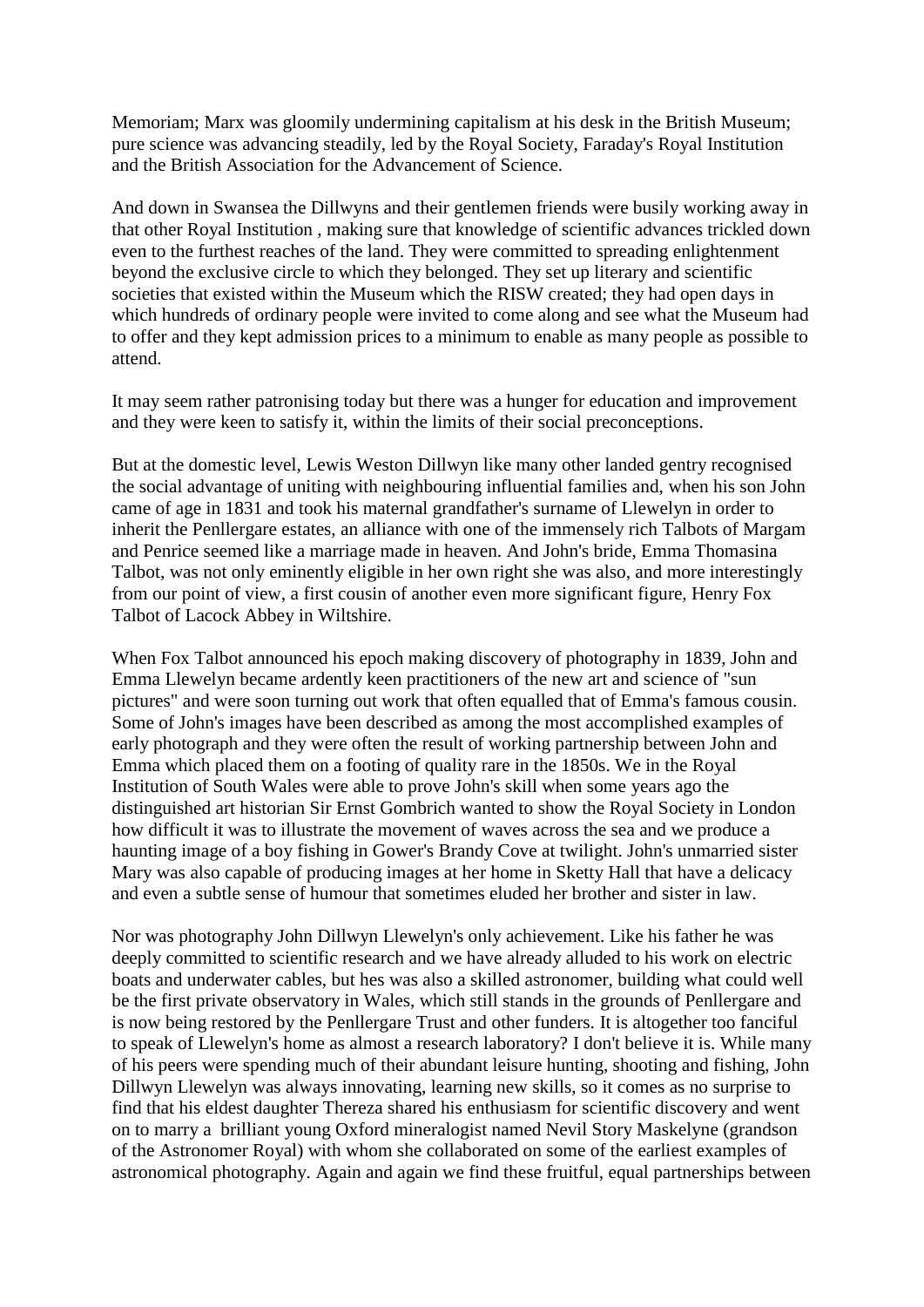gifted husbands and wives which tend to modify the stereotype of the passive Victorian lady of leisure. In this particular family at least there seems to have been no end to the originality and enterprise of this extraordinary cluster of amateur artists and scientists.

John Dillwyn Llewelyn's brother Lewis Llewelyn Dillwyn (the different surnames have always caused identity confusion), being the younger son, could not inherit the profitable family estates but he did inherit his father's Cambrian Pottery, which continued to produce ceramic ware which is much sought after by modern collectors but never yielded substantial profit at the time. Instead young Lewis turned to other more rewarding industries and also to national politics where he was really to make his mark over a very long parliamentary career.

In 1855 he was elected radical Liberal MP for Swansea and held that seat for nearly 40 years, becoming leader of the Welsh radicals in the Commons and a resolute campaigner for the disestablishment of the Welsh Church, for the rights of tenant farmers and late in his career Irish and Welsh home rule. Hard working and conscientious he gained a solid reputation for rugged honesty both in his politics and in his extensive interests, where he moved on from silver refining in London, to massive steel production (with William Siemens) at Landore and finally to spelter production at his Llansamlet factory which became one of the major suppliers of spelter in the burgeoning world market for zinc in the mid-19th century.

And with Lewis Llewelyn Dillwyn came another interesting marriage connection which further extended the dynasty into unexplored territory in yet another scientific discipline. In 1838 he married Elizabeth (always known as Bessie) De la Beche, the only legitimate daughter of Henry De la Beche who had achieved great distinction as a pioneering geologist after beginning his career by working closely with the renowned fossil collector Mary Anning of Lyme Regis, the working class heroine who inspired the tongue twister "she sells sea shells on the sea shore" and whose discoveries helped to revolutionise our ideas about the creation of the world.

De la Beche had come to Swansea in 1837 for his work on the ordnance geological survey, had met the family of his old friend Lewis Weston Dillwyn and introduced young Lewis Dillwyn to his daughter Bessie, whose mother was soon to cause a huge scandal in London by publicising her liaison with a dissolute Waterloo veteran named Gen. Henry Wyndham (but that I'm afraid is another story). The fact that Bessie's father was a former slave owner, her future husband was the grandson of William Dillwyn the antislavery campaigner and her mother was living in sin with a wicked aristocrat, all this did nothing to impede the marriage of true minds, so another major alliance was formed when Bessie and Lewis were married in Swansea in 1838. And very soon Bessie was actively engaged in her husband's Cambrian Pottery, putting her artistic skills to good use as a designer of, among other ceramics, the fine Etruscan ware now highly valued by discerning collectors. It was almost as if the traditional Quaker equality between men and women was still in the genes of the Dillwyn family long after the original connection had been broken. It also shows how liberal (with a small L) and broad minded the Dillwyn family were in their ability to overcome scandal and bring up their children in an atmosphere largely free from social prejudice and religious bigotry, where they were not simply confined to the nursery or quickly handed over to a tutor or governess, to be seen and not heard.

If we accept Bessie's father Sir Henry De la Beche as yet another remarkable member of the Dillwyn family it is also worth remembering that among his many other achievements he virtually initiated the geological survey, first laid the foundations for what is now the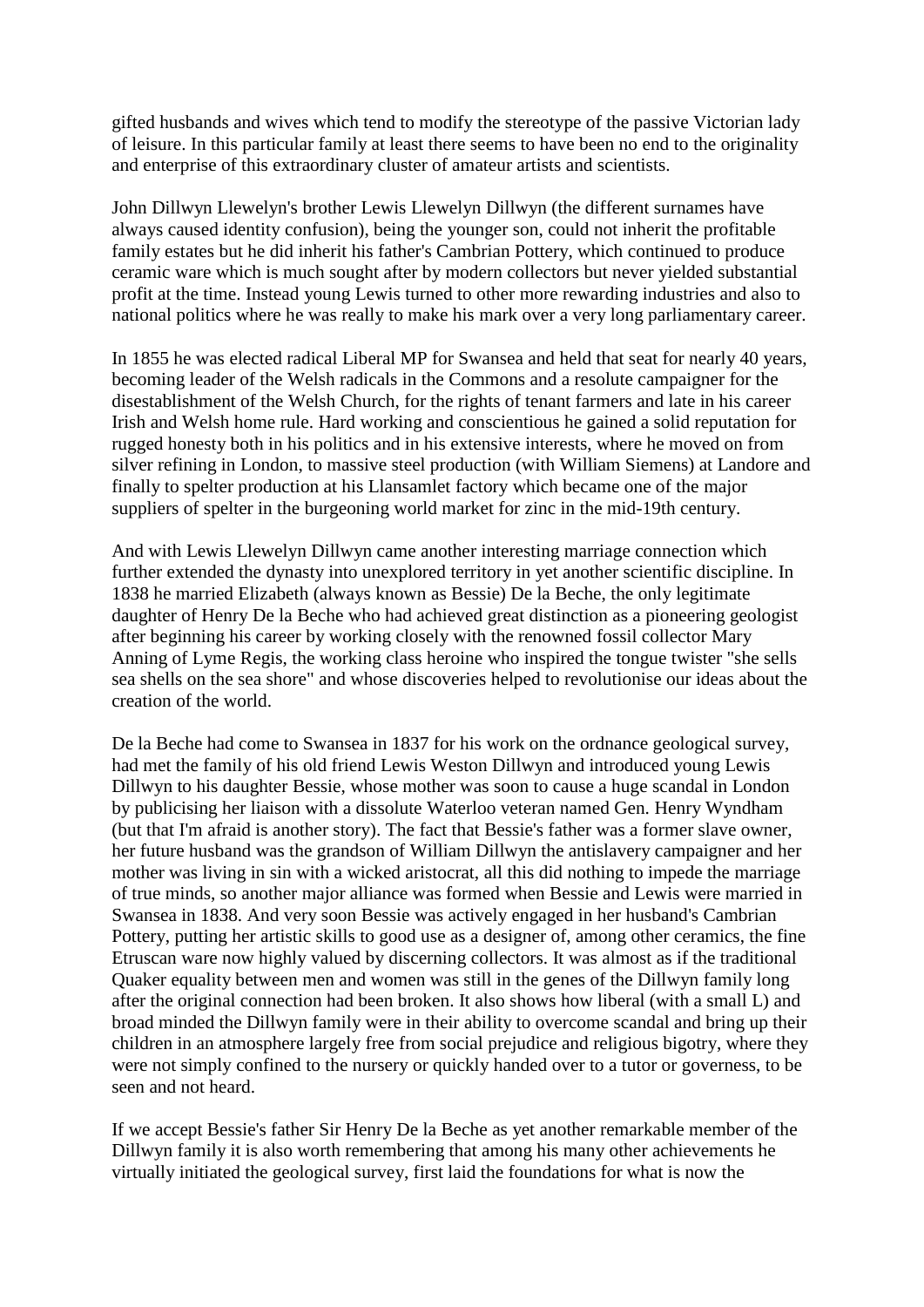Geological Museum in London, and gained a knighthood from Queen Victoria in 1842. But what is rather more important from our point of view is that in 1843, as one of the government commissioners appointed to enquire into the health of towns, he returned to Swansea to highlight the appalling sanitary condition that existed in the town at that time and thus helped to create a demand for radical change. At a practical level Swansea could be said to owe more to De la Beche, who was the first to bring a scientific approach to sanitary reform, than any other member of the Dillwyn family.

Is this proof enough of the outstanding record of the Dillwyn dynasty? But there is more to come with the next generation, with the arrival of Lewis and Bessie Dillwyn's daughter Amy, born in 1845 at Parkwern, a fine house on the outskirts of Swansea, not far from her parents' mansion at Hendrefoilan and later the home of the Dillwyns' rivals, the Vivians of Singleton Abbey.

With an ancestry like hers, Amy could hardly fail to be extraordinary. Having Lewis Weston Dillwyn and Henry De la Beche as her grandfathers and William Dillwyn as her great-grandfather, and being the daughter of a prominent politician, she was born into a highly privileged position. From her youth onwards she had been chosen as the future wife of Llewellyn Thomas, one of the richest young men in South Wales, and after her debut into society moved in some of the most exclusive circles in the land. But when her fiance died of smallpox in 1864 she was left bereft not only of a husband but of a recognised position. When her mother died a few years later her situation became even more unfortunate and she faced a life of spinsterhood, looking after her father's household at Hendrefoilan and dispensing good works to the poor and needy. But she was exceptionally intelligent, thoughtful and radical in her social views and far too independent for many of her potential suitors. She would not remain, as she said, a mere limpet on a rock.

Amy looked critically at upper class society, the society of humbugs as she called it dismissively, and did not like what she saw. One of the few ways she could express here discontent was through the medium of fiction and she wrote in the first instance for two compelling reasons: to relieve the stultifying boredom of having nothing challenging to do and secondly to show how women were not, as Bella Rokesmith says in Dickens's Our Mutual Friend, mere dolls in dolls' houses, but intelligent human beings quite the equal of most men and often their superiors.

This was a radical message not every conventional Victorian reader necessarily wished to hear in the 1880s so her six novels never quite rivalled best sellers like those of her contemporaries Mary Braddon and Rhoda Broughton, but she did establish her reputation as an incisive, original writer with a new view of the exclusive upper class world she knew at firsthand. She could well have continued not only to write novels but also to review them regularly for the influential magazine the Spectator, where she was among the first to hail the literary triumph of Stevenson's classic Treasure Island in 1883, but then her safe, comfortable world collapsed around her in a series of crushing blows. First her beloved barrister brother Harry died of drink in 1890, then her father Lewis Llewelyn Dillwyn, still an MP after 40 years in the Commons, died two years later and she lost not only those closest to her but even her home at Hendrefoilan which passed to one of her nephews. To cap it all, she found she had inherited responsibility for her father's factory at Llansamlet which was deeply in debt which had been concealed by a dishonest solicitor, and that as a result hundreds of her workers faced the spectre of unemployment.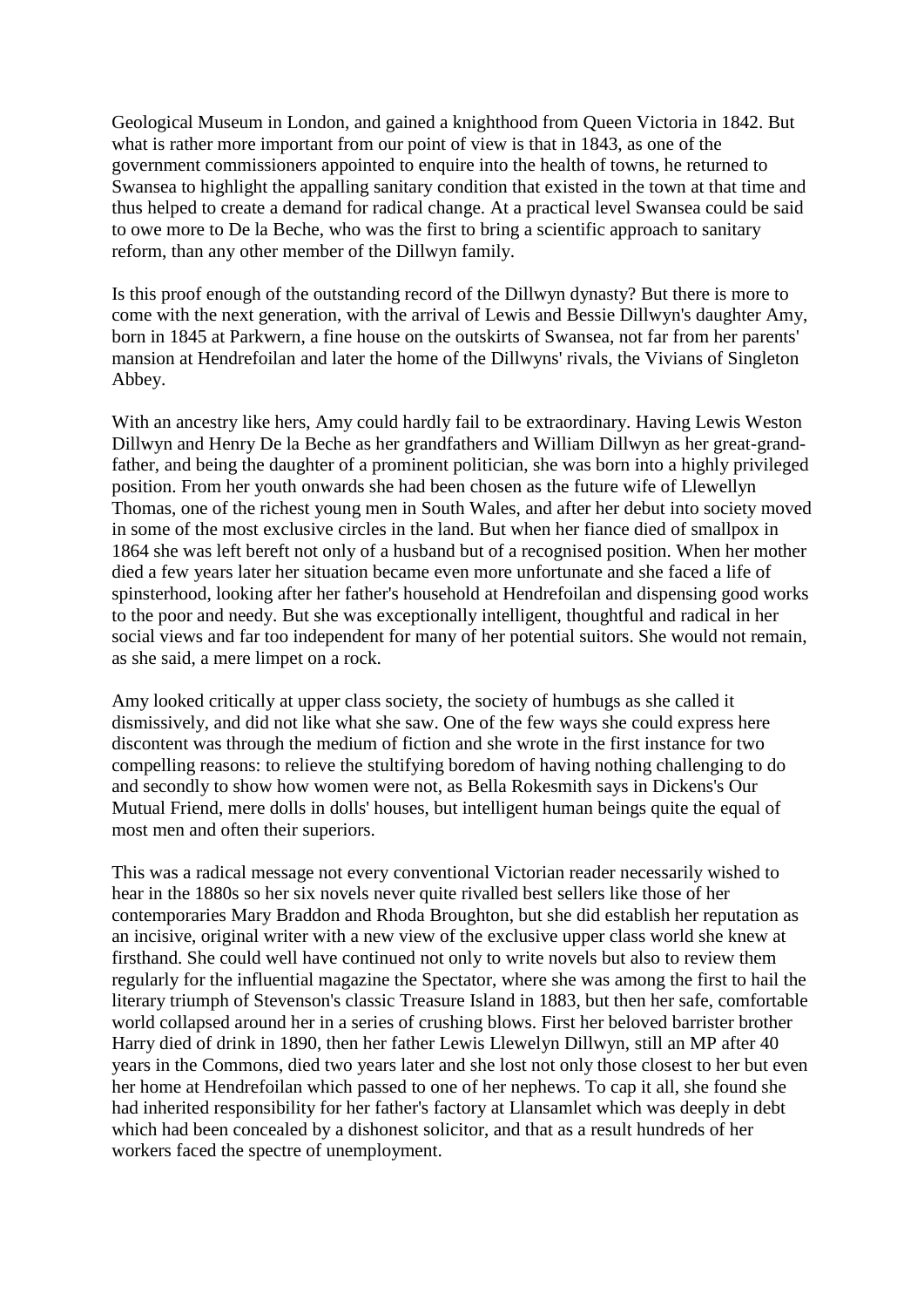With an almost Quaker-like head for business she scorned the cowardly option of selling up and decided to run the works herself with the aid of an experienced manager named John Corfield. She gave up the considerable comfort of a mansion with servants for a life of real austerity and set out to prove that a woman could sucessfully function in what was essentially a man's world of competitive industry.

After ten years of self sacrifice she finally turned the bankrupt business around and converted a colossal debt of some £100,000 into a profit of £144,00 and immediately became a national celebrity, a cigar-smoking industrialist and one of the most remarkable women of the period, as even several London newspapers acknowledged. Her national soon subsided but she always remained a celebrity in her native Swansea and eventually evolved into the town's Grand Old Lady, widely respected for her rock solid Liberalism and her unflinching but always non-violent feminism.

But as she grew older Amy realised that after her brother Harry's death, leaving no children, the Dillwyn name was in danger of disappearing and she sought to ensure its survival by asking one of her nephews, Rice Nicholl, to change his surname to Dillwyn and in return made him her principal beneficiary.

After Rice Dillwyn's marriage in 1904 into the prominent Gilbertson family of industrialists at Pontardawe, the future of the family name seemed secure but Rice had only one son, Colin, and when he died bravely in the epic army retreat to Dunkirk in May 1940 the Dillwyn name finally disappears from the narrative.

There is one last, tragic footnote to the story of the Dillwyns. Colin Dillwyn had begun a distinguished academic career as a Student and Tutor at Christ Church, Oxford, and had just embarked on a thesis entitled, appropriately enough given his ancestry, "A History of Slavery in the West Indies". When war was declared in 1939 he was among the first to volunteer and his thesis was never completed. Had it been published the family connection with the abolitionist movement might well have continued into the 20th century but fate, in the malign form of Adolf Hitler, decided otherwise. And I would like to think that Colin's American ancestor William Dillwyn, despite his Quaker pacifism, would have been proud of his ultimate sacrifice in the cause of freedom from tyranny. After 150 years the wheel had come full circle, from the young William Dillwyn sitting at the feet of Anthony Benezet in Philadelphia, to 2nd Lieut. Colin Dillwyn in the Oxford & Bucks Light Infantry giving up his life to defend his comrades in arms on the battlefields of Northern France.

It would be hard to imagine a more poignant final chapter to the story of the Dillwyns. Colin's death meant that the family name had literally reached the end of the line but of course the family links remain with, among others, the Dillwyn-Venables-Llewelyns of Llysdinam in Powys and, closer to home with Mrs Sue Morris who I am very pleased to see is with us here today.

When we look back over the 200 or so years we see a remarkable panorama. It begins in the Welsh borderlands deep into the distant past, and continues with the Quaker emigration to colonial America and profound involvement in one of the greatest political campaigns in history against one of the worst atrocities in human experience, the Atlantic slave trade. We see immigration in reverse with William Dillwyn's decision to come to Britain and set up a prosperous business enterprise while still actively pursuing the the epic struggle which ended with the triumph of abolition in 1807. Then the Welsh connection is renewed with William's